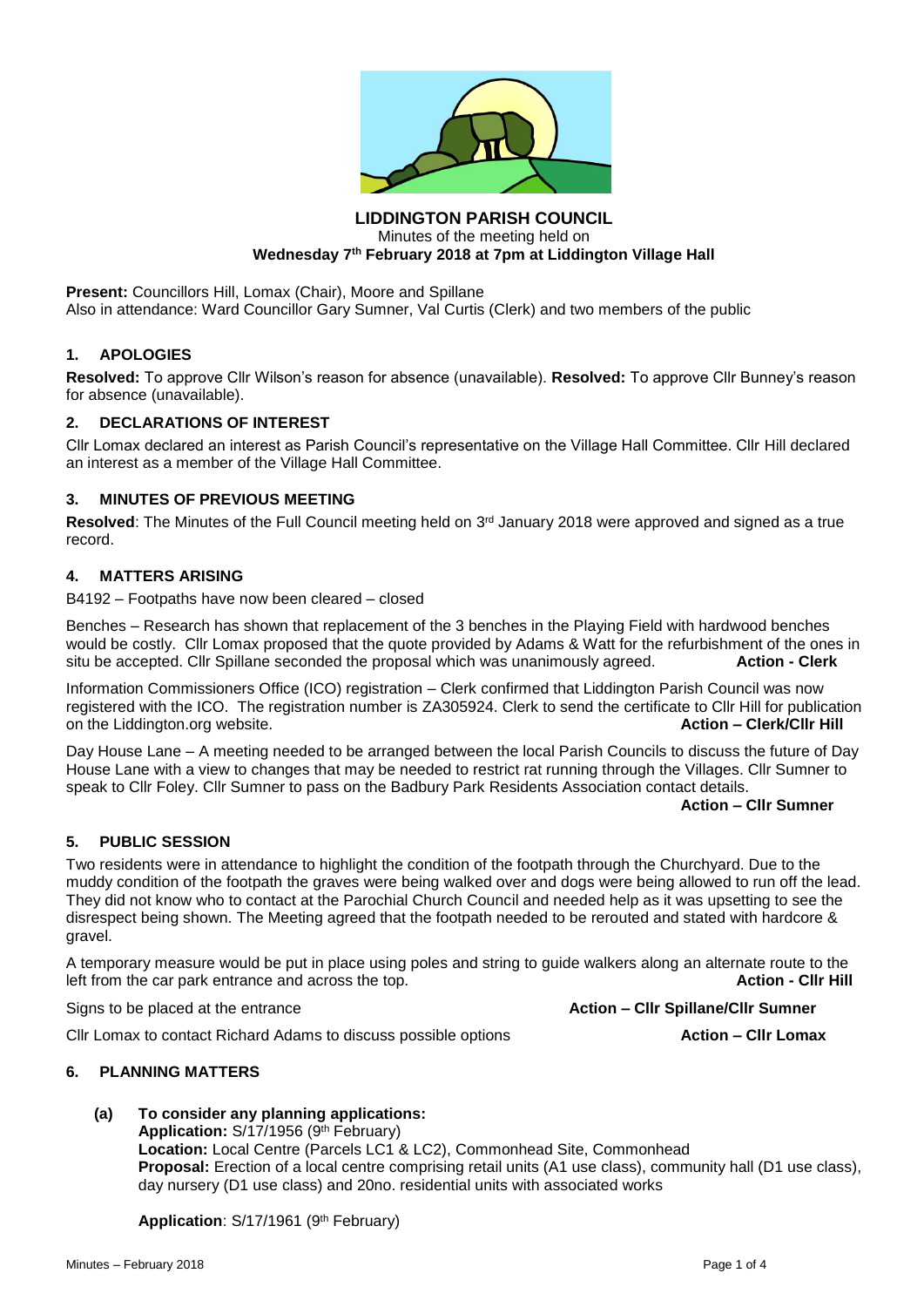**Location**: Parcels R7a & R7b, Commonhead Site, Commonhead Swindon **Proposal**: Erection of 28no. dwellings (13no.@R7a & 15no.@R7b) and associated works **Resolved:** that the following comments be submitted for both of the above applications

We concur with and endorse the views expressed by Highways England in their response of  $3<sup>rd</sup>$  January 2018 with regards to the transport statement does not include any information on how the A419 Commonhead Roundabout and M4 J15 would be affected by traffic generated by the new proposals. As no cogent evidence has been provided on the cumulative effect of these additional dwellings on the highways network, both major and minor roads, and confirmation of what measures are being put in place to minimise rat running, we formally object to the proposals. We also request that it is considered by the Planning Committee and not delegated authority

Application: S/OUT/17/1990 (16<sup>th</sup> February 2018) **Location**: Great Stall East, Eastern Villages

**Proposal**: Outline planning application (with means of access to the A420 not reserved) for up to 1,800 homes; education provision including a 10 form entry secondary school and a 2 form entry primary school with attendant sports pitches; a sports hub and open space; a local centre up to 1,000 sqm including classes A1, A2, A3, A4, A5 and D1 uses; public open space/green infrastructure; new informal and formal recreation spaces and the formation of two new accesses from the A420. **Resolved**: that the following comment be submitted:

The comments made in our response dated 4<sup>th</sup> January 2018 to the original planning consultation are still relevant. We have no other comments to add.

**(b)** It was noted that the following application had been granted permission:

S/HOU/17/1663 – 14 The Street, Liddington - Alterations to window openings and installation of a wood burner flue

## **7. WARD COUNCILLOR REPORT**

Cllr Sumner noted that the Ridgeway Road from B4192 to A346 had been removed from the gritting rota which resulted in it being very icy and dangerous. He had emailed the gritting team to inform them that this would be a preferable route to using Medbourne Lane and Badbury as a rat run if it was gritted.

NEV Transport Exhibition held at the Coleview Centre had been very well attended. There are two further events planned on March  $3^{rd}$  at the Stratton Centre and March  $5^{th}$  at Hoopers Field, Wanborough.

Superfast Broadband – 4G LTE working well. Superfast Swindon website has been redone.

Ward Cllr Sumner left the meeting at 8.20pm

## **8. FINANCE**

- **(a)** It was **resolved** to approve payment of the following:
	- Adams & Watt Ltd Footpath clearance works £660.00
		- WALC GDPR briefing £84.00
- **(b)** It was **resolved to** approve payment of the following standing order
	- Adams & Watt Annual grass cutting contract February instalment £352.20
- **(c)** It was **resolved** to approve payment of the following Direct Debit
	- Information Commissioner's Office £35

# **9. VILLAGE MATTERS**

- **(a)** To discuss and agree action to address condition of the stiles around the Village Cllrs Lomax, Hill, Spillane and Moore to revisit and inspect the kissing gates at either end of the Playing Field before progressing.
- **(b)** To review quote received and agree action to repair damage to entrance of the playing field it was agreed to approach the farmer in the first instance
- **(c)** To discuss and agree how to protect Jubilee Gardens from damage this will be deferred until the weather improves. The meeting acknowledged that the Sarsen Stones had had an effect on protecting Jubilee Gardens.
- **(d)** The meeting agreed that the surplus stock of commemorative mugs purchased for the Queen's 90<sup>th</sup> Birthday in 2016 would be donated to the Village Hall.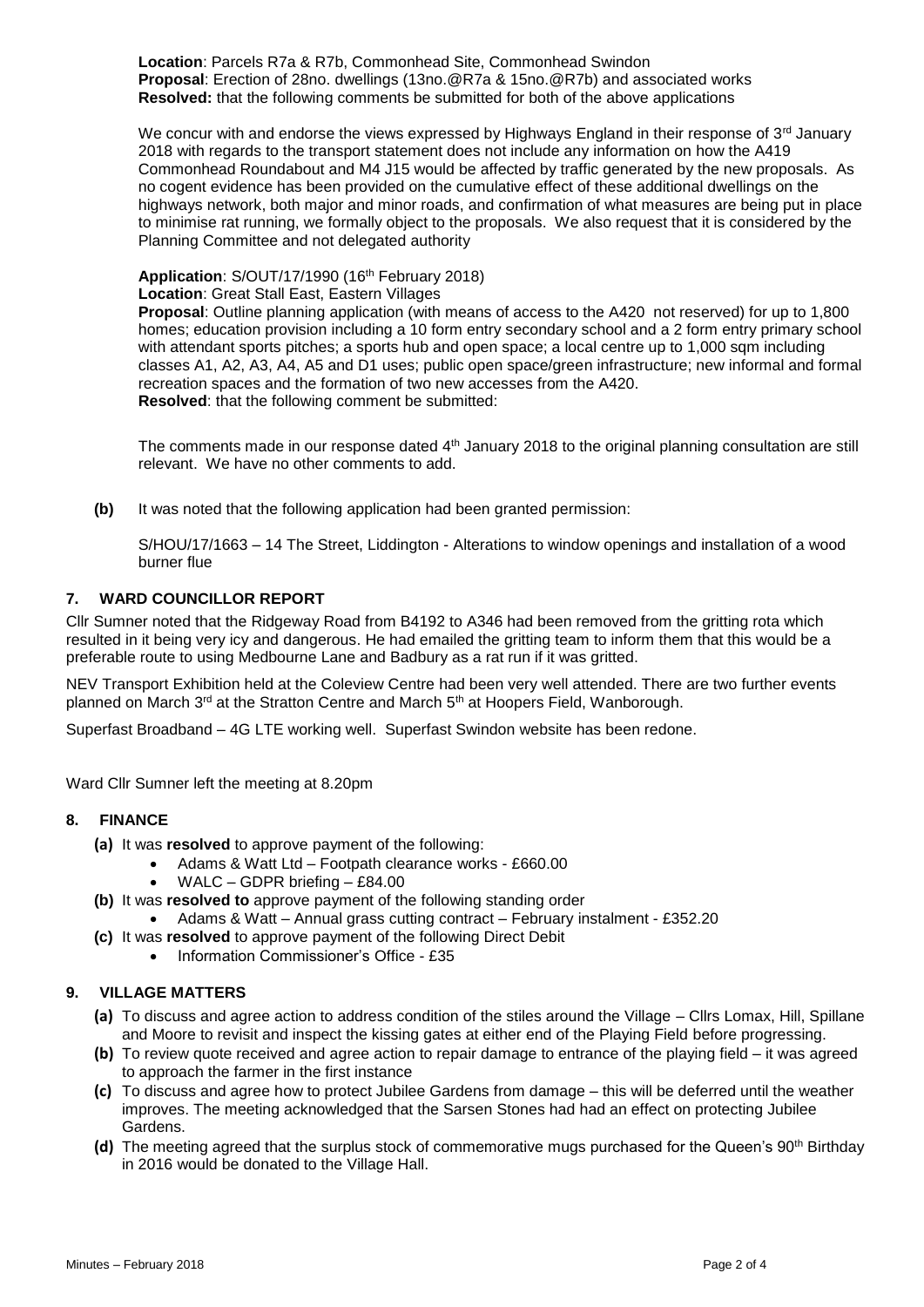# **10. ACQUISITION OF SPINNEY CLOSE GREEN**

SBC had provided a map of Spinney Close with the area identified in green and asked for confirmation that it was correct, which was agreed. It was noted that a Public Notice had appeared in the Swindon Advertiser informing that the piece of land was to be acquired by the Parish Council. A question had been raised regarding the back access to the houses and the condition of the pathway. Cllr Sumner to ascertain who owns the properties whether it was now private or local authority. **Action – Cllr Sumner**

# **11. FOOTPATHS/BRIDLEWAYS**

The meeting agreed that prior to signing the Deed and taking responsibility, it was necessary to walk the footpaths and photograph the condition, on a date to be arranged. NALC are to be approached for definitive guidance over ownership and responsibility. **Action - Clerk**

# **12. PROVISION OF A DEFRIBILLATOR**

As Wanborough Parish Council have recently installed a defibrillator, it would be good to learn from their experience. A contact name and telephone number has been provided, Richard Schofield will be asked to attend either the March or April meeting to give a short presentation **Action - Clerk**

# **13. COMMUNITY SPEEDWATCH UPDATE**

Cllr Spillane provided a full update on the status of the Community Speedwatch sessions. There were now three locations approved for use; Church Road, Medbourne Lane and Purley Road, opposite Kobee Cottage. Sessions continued to be held early morning, lunchtime and evening, although daylight was restricting the later sessions. Five sessions had just been completed with Robert Buckland, MP participating in one and Ward Councillor Gary Sumner in two of them, where speeds of over 50mph are consistently being seen. The Police were working towards improving communications between themselves and the CSW Volunteers. The CSW Team Leaders have asked questions about what happens after the data has been collected and would like data to be provided for follow up actions.

## **14. COUNCILLORS' REPORTS**

Cllr Hill had attended a GDPR briefing provided by NALC about changes being made to Data Protection on 25th May 2018 which the Parish Council are obliged to comply with. The Parish Council will need to appoint a Data Protection Officer, which WALC are currently researching to identify suitable companies/individuals that Parish Council's can share. In future all Parish Councillors will need to use a Parish Council email address, not a private one, for all council business. The server that is used to host the website/emails must be located within Europe. Cllr Hill will provide email addresses and updates as and when necessary **Action – Cllr Hill**

Playing Field – Cllr Bunney has confirmed that he had carried out the fortnightly inspections on the play equipment on 13<sup>th</sup> and 27<sup>th</sup> January. He also reported that the rubber matting requires taking up and relaying. As the ground is very muddy it would probably need laying on sand rather than scalping before replacing the mats. He will get some advice from the playground manufacturers.

## **15. PARISH MAGAZINE**

It was **resolved** to put the following in the Parish Magazine:

- Churchyard footpath
- Benches in the Playing Field
- Village Spring clean-up day
- Parish Council vacancy

## **16. CORRESPONDENCE**

The meeting noted that the following correspondence had been received:

• Dragonfly Magazine – Winter 2017

## **17. ITEMS FOR INFORMATION/FUTURE AGENDA**

Adams & Watt, the Contractor had advised that one of the dog bins in the Playing Field was rotten at the bottom and asked if the Parish Council could purchase a replacement at a cost of £133 + VAT. Cllr Lomax proposed that the dog bin should be replaced. The proposal was seconded by Cllr Hill and unanimously agreed. **Action - Clerk**

Items for next month's agenda:

- Discuss quotes received for the regular maintenance of the footpaths alongside the B4192 and the Brook
- GDPR

The meeting concluded at 9.30pm